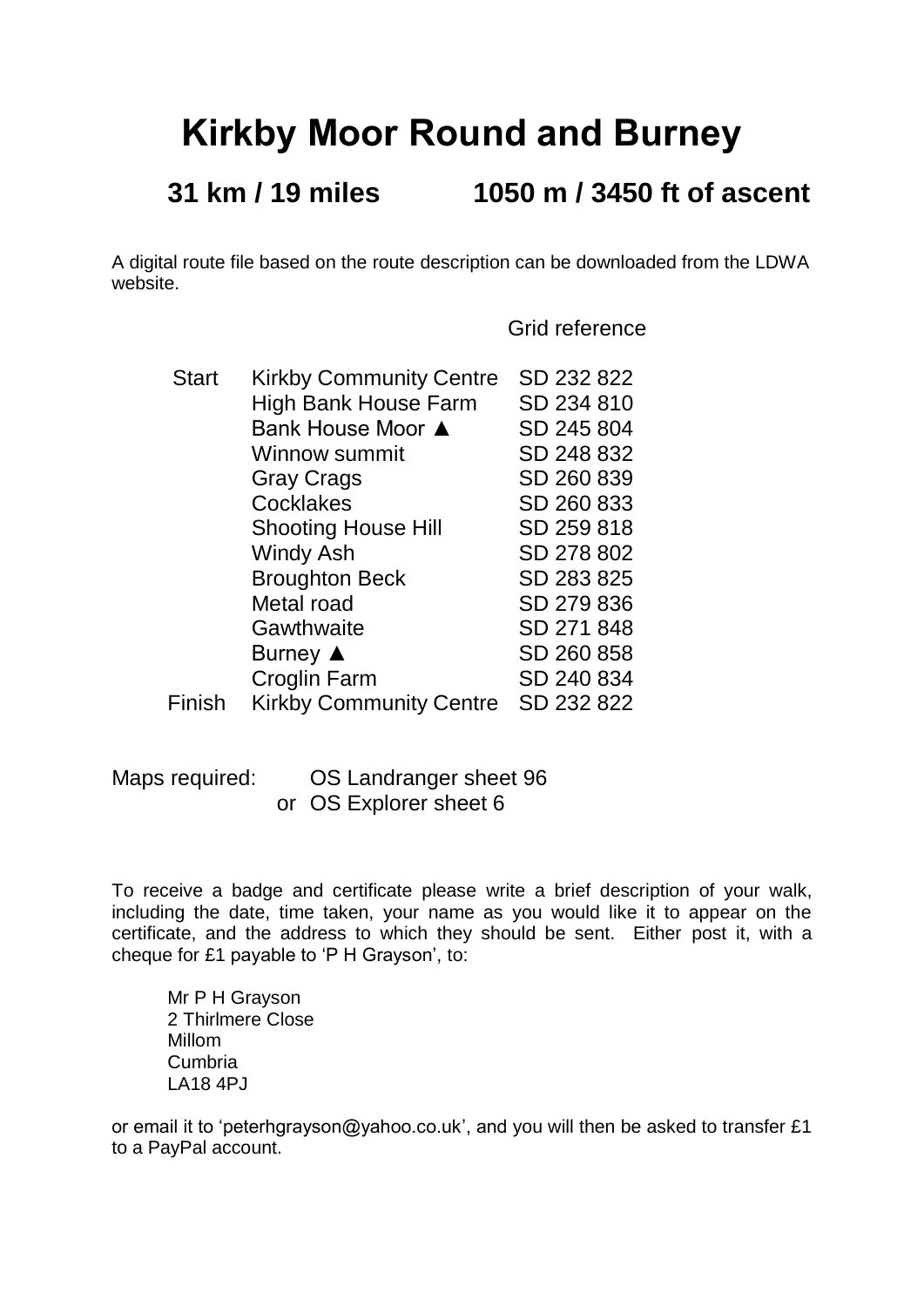## Kirby Moor Round & Burney

From Community Centre car park go through a gate onto the sports field and through another gate near a row of cottages. Follow the tarmac track to a footbridge over the beck. Turn left and follow track to Low Hall Farm, through gate turn right and follow the road to Gill End. Turn left up the hill until you reach High Bank House Farm. Turn right through the gate and through wicket gate with yellow marker sign. Walk alongside the hedge until you reach gate. Go through across the field and pick up the zig-zag track which takes you to fell gate. (Look back here – excellent views.) Go through the gate and follow the good track to the right, which peters out farther up on the moor. Bear left up the slope till you reach a faint track. Follow it left until it stops climbing, then continue uphill to the summit of Bank House Moor (245804). Leave summit on a narrow path to go down to the fence to the east, turn left and follow down to fell road, left again. When you reach footpath sign on right cross moor and pick up good track, follow this right until you meet main bridle track across moor, bear left, follow bridle path past Horse Head over Gill House Beck. When you reach wall on your left about 150 yards farther on when wall runs away from path turn right across Long Moor, pick up faint narrow track which runs up a grough to rock outcrop. This can be counted as Winnow Summit (not shown on map). From small rock outcrop head for Brunt Riggs Mire, boggy here, head up through heather to slate road, turn right and next left up wide cart track, higher up the track you will see Graycrags Summit (260839), stay on cart track as long as possible to save tramping through deep heather to summit. Extra care from Graycrags to Cocklakes Summit, no path and deep heather, only a handful of rocks on its summit. If it is misty a compass bearing will be needed. From summit follow faint track south to wall corner, keep wall on left, drop downhill to slate road and fell gate, cross slate road and pick up good narrow track which crosses very wet boggy area. When out of wet path onto dry ground the path bears slightly left, follow this narrow path, runs parallel with the fence under Gunson Height, you climb a little later along the path when it levels out, move over to fell wall and follow to summit of Shooting House Hill, no cairn. From top follow wall to Pepperwood, crossing Rathmoss Beck.

At Pepperwood, turn left through gate and follow track to fell road. Left again to Horrace Farm. Turn left at crossroads to Knottallow, views on right, down narrow road past Knottallow Tarn and Higher Lath Farm, down steep descent to Windy Ash (278802) where signpost indicates route to Hollowmire and follow a few yards along grassy track to Newbiggin.

Go through farmyard onto a metalled lane but leave this through a gate when the path turns right and take to the fields once more. Keeping wall on right, go through a gate and over a stile before veering slightly to left to find an awkward makeshift stile where wall meets hedge. Over stile and beck, make straight for left side of Stony Crag, the farm immediately ahead and a gate giving access to farmyard. Use this but do not go into the farmyard proper; instead, pass through the gate on left and turn immediately right to go up to and through the wooden gate behind the farm.